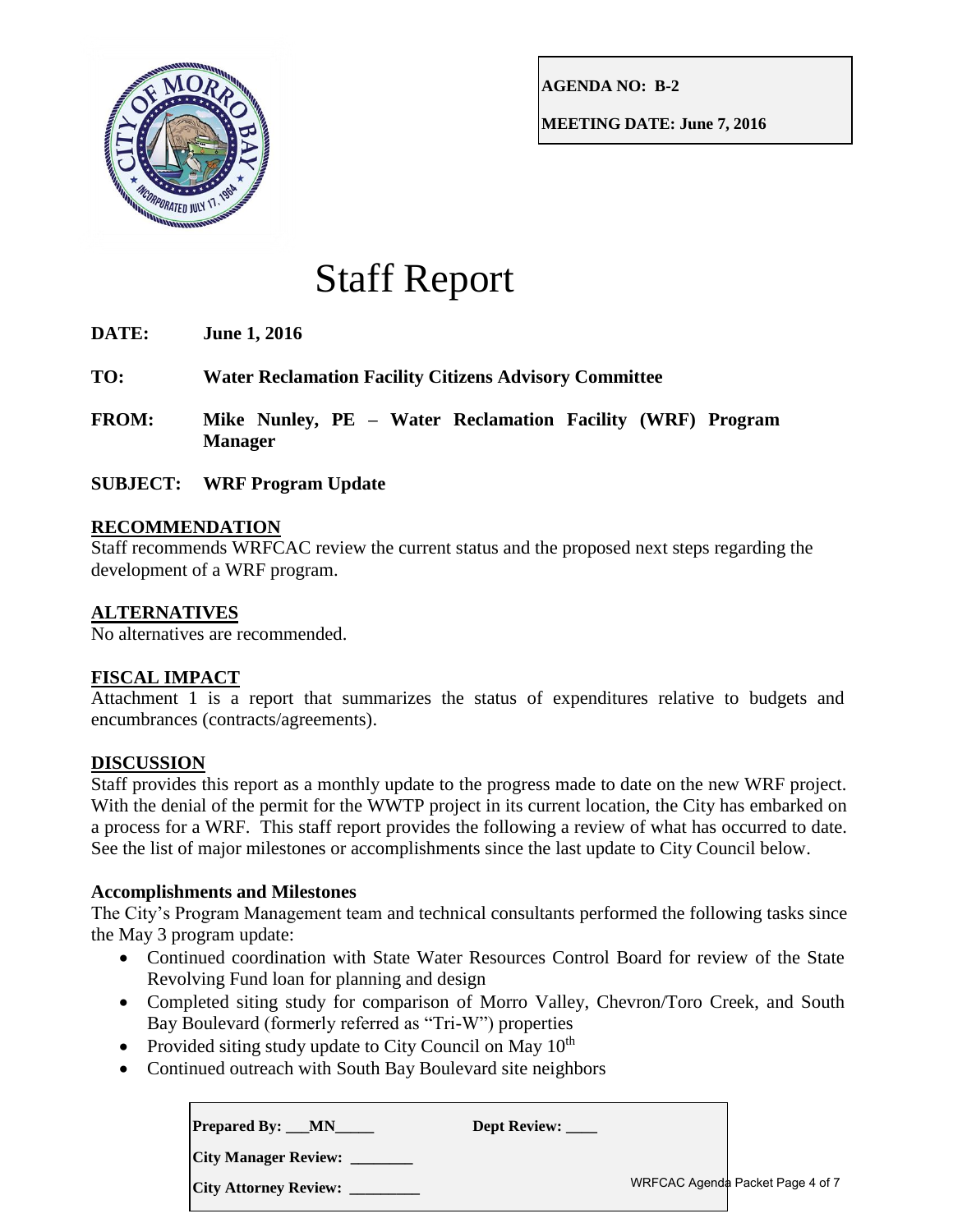- Completed internal draft of Salinity Control Plan
- Continued analyzing groundwater data and water reuse options within the Morro Valley groundwater basin
- Mailed flyer to City residents discussing staff recommendation for Tri-W (South Bay Boulevard) site

#### **Budget and Expenses**

MKN and City staff developed a budget and expense report format with input from the WRFCAC Financial Subcommittee. The summary is attached, and includes all City expenses (including staff time with benefits, copies, and other office expenses) in addition to consultant contracts. The second page provides a higher level of detail on budget status of individual consultant contracts. This new report will be provided quarterly to City Council and WRFCAC, but currently represents expenses through April 30, 2016.

In prior meetings, WRFCAC members requested more information on revenue for the new WRF. At this time, the City is funding the project through user rates, the Recycled Water Facilities Planning Grant, and Supplemental Environmental Project (SEP) money from California Department of Corrections and Rehabilitation for California Men's Colony. SEP funds were intended to offset costs for the CMC evaluations completed last year.

User rates fund the City's sewer enterprise, including efforts not related to the new WRF. Incoming revenue is not directed into a specific fund for the WRF. Therefore, the budget table includes the revenue anticipated for the WRF which is 75% of \$75M, or \$56.25M, with 25% of debt service coverage (assumed in the Rate Study) to increase the projected available revenue up to \$70.4. This assumes debt service coverage would be reduced or reallocated by reprioritizing other wastewater capital projects.

The goal of the Facility Master Plan is to develop a more refined Phase I WRF project budget than the estimates from the 2014 Site Options Report (which is the origin of the \$75M budget in the 2015 Rate Study).

#### **Project Schedule**

Staff will provide an update on the project schedule and recommended next steps in a brief presentation at the meeting.

### **Near-Term Schedule**

An updated schedule for upcoming meetings and workshops will be prepared after selection of a preferred site by City Council.

### **ATTACHMENTS**

1. Budget Report for WRFCAC and City Council (as of April 30, 2016).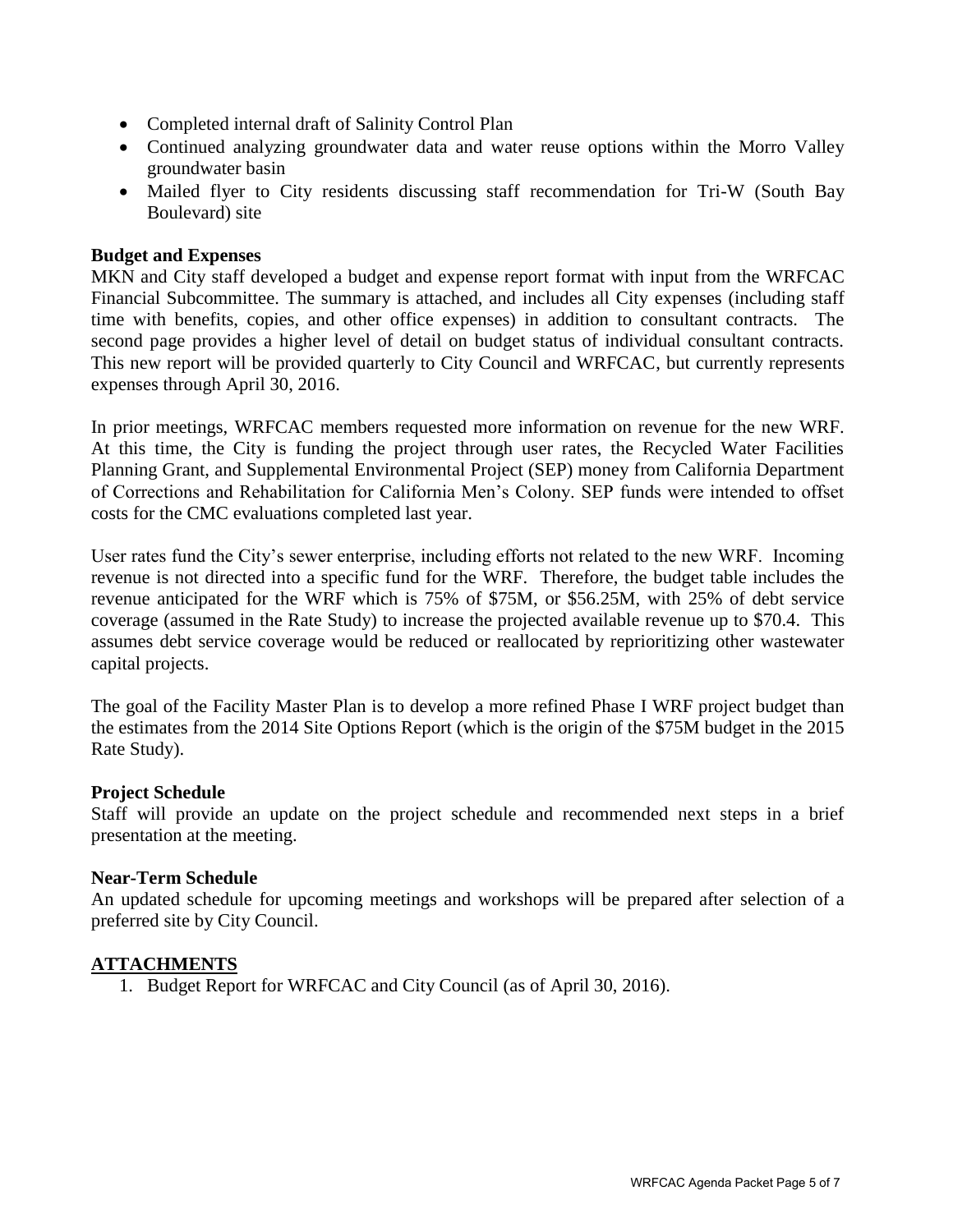| <b>City of Morro Bay</b>                                                                                            |                                                                                                              |               |                                                                                            |                          |                          |                        |                                         |                |                      |                  |                     |                                                              |                                           |                    |
|---------------------------------------------------------------------------------------------------------------------|--------------------------------------------------------------------------------------------------------------|---------------|--------------------------------------------------------------------------------------------|--------------------------|--------------------------|------------------------|-----------------------------------------|----------------|----------------------|------------------|---------------------|--------------------------------------------------------------|-------------------------------------------|--------------------|
| Water Reclamation Facility Advisory Committee (WRFCAC) Quarterly Budget Review Summary 4Q15/16 (thru Apr. 30, 2016) |                                                                                                              |               |                                                                                            |                          |                          |                        |                                         |                |                      |                  |                     |                                                              |                                           |                    |
|                                                                                                                     | <b>EXPENDITURES</b>                                                                                          |               |                                                                                            |                          |                          |                        |                                         |                |                      |                  |                     |                                                              |                                           |                    |
|                                                                                                                     | <b>Key Definitions</b>                                                                                       |               |                                                                                            |                          |                          |                        |                                         |                |                      |                  |                     |                                                              |                                           |                    |
|                                                                                                                     |                                                                                                              | Quarter       | <b>YTD</b><br>Sum Of Current Quarter Projected<br>Portion of Fiscal Year Budget Management |                          |                          |                        |                                         |                |                      |                  |                     | Sum Of All Project                                           |                                           |                    |
|                                                                                                                     |                                                                                                              | Projected     | Expects Necessary to Meet Quarter                                                          |                          |                          | Projected              | <b>Budget and All Prior Quarter</b>     |                |                      |                  |                     | <b>Encumbrance</b>                                           | <b>Contracts Less Actual Expenditures</b> |                    |
|                                                                                                                     |                                                                                                              | <b>Budget</b> | Expenditures                                                                               |                          |                          | <b>Budget</b>          | <b>Projected Budgets</b>                |                |                      |                  |                     | <b>Balance</b>                                               | Against Contracts (See Note 3)            |                    |
|                                                                                                                     | $\mathbf{v}$                                                                                                 |               |                                                                                            |                          |                          |                        |                                         |                |                      |                  |                     |                                                              |                                           |                    |
|                                                                                                                     | <b>Accounts</b>                                                                                              |               | <b>Fiscal Year To Date (YTD)</b><br><b>Current Quarter</b>                                 |                          |                          |                        |                                         |                | <b>Total Project</b> |                  |                     |                                                              |                                           |                    |
| Fund/                                                                                                               | Object                                                                                                       | Projected     |                                                                                            | Percent                  |                          | Projected              | <b>YTD</b>                              | <b>Percent</b> |                      | <b>Amended</b>   |                     | Encumbrance                                                  | Percent                                   |                    |
| Code                                                                                                                | <b>Name</b>                                                                                                  | <b>Budget</b> | <b>Expenditures</b>                                                                        | Expended                 | Variance                 | <b>Budget</b>          | <b>Expenditures</b>                     | Expended       | Variance             | <b>Budget</b>    | <b>Expenditures</b> | <b>Balance</b>                                               | <b>Expended</b>                           | Variance           |
| 599-8312                                                                                                            | <b>Contractual Services</b>                                                                                  |               |                                                                                            |                          |                          |                        |                                         |                |                      |                  |                     |                                                              |                                           |                    |
| 6105                                                                                                                | Past Siting Studies (Completed - no further encumbrance)                                                     | $\sim$        | $\sim$                                                                                     | $\sim$                   | $\sim$                   | $\sim$                 | <b>Contract</b>                         | $\sim$         | $\sim$               | \$534,418        | \$448,05            | \$0                                                          | 83.84%                                    | \$86,361           |
| 6105                                                                                                                | Current Consultant Contracts (see P. 2)                                                                      | \$200,000     | \$51,117                                                                                   | 25.56%                   | \$148,883                | \$2,340,25             | \$1,026,304                             | 43.85%         | \$1,313,953          | \$2,340,258      | \$1,026,304         | \$1,313,953                                                  | 43.859                                    | \$1,313,953        |
| 6105                                                                                                                | Water Rights Legal Support (See Note 2)                                                                      | $\sim$        | \$0                                                                                        | $\sim$                   | $\overline{\phantom{a}}$ | $\sim$                 |                                         | $\sim$         | $\sim$               | $\sim$           | \$7,880             | $\overline{\phantom{a}}$                                     | $\overline{\phantom{a}}$                  |                    |
|                                                                                                                     | Subtotal                                                                                                     | \$200,000     | \$51,117                                                                                   | 25.56%                   | \$148,883                | \$2,340,258            | \$1,026,304                             | 43.85%         | \$1,313,953          | \$2,874,676      | \$1,474,361         | \$1,313,953                                                  | 51.29%                                    | \$1,400,314        |
| 599-8312                                                                                                            | Labor (Fully Burdened)                                                                                       |               |                                                                                            |                          |                          |                        |                                         |                |                      |                  |                     |                                                              |                                           |                    |
| 4910,4999                                                                                                           | Labor and Benefits                                                                                           | \$12,500      | \$6,149                                                                                    | 49.19%                   | \$6,351                  | \$50,000               | \$47,750                                | 95.50%         | \$2,250              | \$400,000        | \$152,293           | $\sim$                                                       | 38.07%                                    | \$247,707          |
|                                                                                                                     | Subtota                                                                                                      | \$12,500      | \$6,149                                                                                    | 49.19%                   | \$6,351                  | \$50,000               | \$47,750                                | 95.50%         | \$2,250              | \$400,000        | \$152,29            | $\sim$                                                       | 38.079                                    | \$247,707          |
| 599-8312                                                                                                            | <b>Other Costs</b>                                                                                           |               |                                                                                            |                          |                          |                        |                                         |                |                      |                  |                     |                                                              |                                           |                    |
| 6105                                                                                                                | Laboratory/Sampling                                                                                          | \$25,000      | 50                                                                                         | 0.00%                    | \$25,000                 | \$100,000              | \$16,841                                | 16.84%         | \$83,159             | \$200,000        | \$16,841            |                                                              |                                           | \$183,159          |
| 5199,6106,6105                                                                                                      | <b>Printing and Advertising</b>                                                                              | $\sim$        | 50                                                                                         | $\sim$                   | $\sim$                   |                        | \$6,228                                 | $\sim$         | $\sim$               | $\Delta\omega$   | \$8,181             |                                                              | $\mathcal{L}_{\text{max}}$                |                    |
| 5199                                                                                                                | Software license and fees                                                                                    | 50            | 50 <sub>1</sub>                                                                            | $\overline{\phantom{a}}$ | $\sim$                   | \$42,205               | \$42,205                                | 100.00%        | \$0                  | \$371,20         | \$42,20             | \$329,000                                                    | 11.37%                                    | \$329,000          |
| 5199,7101                                                                                                           | Property Acquisition                                                                                         | \$31,000      | \$0                                                                                        | 0.00%                    | \$31,000                 | \$31,000               | \$25,000                                | 80.65%         | \$6,000              | $\sim$           | \$30,500            |                                                              | $\sim$                                    |                    |
| 6106, 6750                                                                                                          | Program office equipment                                                                                     | \$0           | \$3,276                                                                                    |                          |                          | 50                     | \$3,276                                 |                |                      |                  | \$3,276             |                                                              |                                           |                    |
|                                                                                                                     | Subtota                                                                                                      | \$56,000      | \$3,276                                                                                    | 5.85%                    | \$52,724                 | \$173,205              | \$90,274                                | 52.12%         | \$82.931             | \$571.205        | \$97,727            | \$329,000                                                    | 17.11%                                    | \$473,478          |
|                                                                                                                     | <b>TOTALS</b>                                                                                                | \$268,500     | \$60,543                                                                                   | 22.55%                   | \$207,957                | \$2,563,463            | \$1,164,328                             | 45.42%         | \$1,399,134          | \$3,845,881      | \$1,724,381         | \$1,642,953                                                  | 44.84%                                    | \$2,121,499        |
|                                                                                                                     |                                                                                                              |               |                                                                                            |                          |                          |                        |                                         |                |                      |                  |                     |                                                              |                                           |                    |
|                                                                                                                     |                                                                                                              |               |                                                                                            |                          |                          | <b>REVENUE</b>         |                                         |                |                      |                  |                     |                                                              |                                           |                    |
|                                                                                                                     |                                                                                                              |               |                                                                                            |                          |                          | <b>Key Definitions</b> |                                         |                |                      |                  |                     |                                                              |                                           |                    |
|                                                                                                                     | <b>YTD</b><br>Sum of Current Quarter Projected Budget<br>Portion of Fiscal Year Budget Management<br>Quarter |               |                                                                                            |                          |                          |                        |                                         |                |                      |                  |                     |                                                              |                                           |                    |
|                                                                                                                     |                                                                                                              | Projected     | Expects To Be Recognized During Quarter                                                    |                          |                          | Projected              | and All Prior Quarter Projected Budgets |                |                      |                  |                     |                                                              |                                           |                    |
|                                                                                                                     |                                                                                                              | <b>Budget</b> |                                                                                            |                          |                          | <b>Budget</b>          |                                         |                |                      |                  |                     |                                                              |                                           |                    |
|                                                                                                                     |                                                                                                              |               |                                                                                            |                          |                          |                        |                                         |                |                      |                  |                     |                                                              |                                           |                    |
|                                                                                                                     | <b>Accounts (See Note 1)</b>                                                                                 |               | <b>Current Quarter</b>                                                                     |                          |                          |                        | <b>Fiscal Year To Date (YTD)</b>        |                |                      |                  |                     | <b>Total Project</b>                                         |                                           |                    |
| <b>Funding</b>                                                                                                      | Revenue                                                                                                      | Projected     | Recognized                                                                                 | Percent                  |                          | Projected              | <b>YTD Recognized</b>                   | Percent        |                      | <b>Amended</b>   | Recognized          |                                                              | Percent                                   |                    |
|                                                                                                                     |                                                                                                              |               |                                                                                            |                          |                          |                        |                                         |                |                      |                  |                     |                                                              |                                           |                    |
| <b>Source</b>                                                                                                       | <b>Name</b>                                                                                                  | <b>Budget</b> | Revenue                                                                                    | Recognized               | Variance                 | <b>Budget</b>          | Revenue                                 | Recognized     | Variance             | <b>Budget</b>    | Revenue             |                                                              | Recognized                                | Variance           |
| <b>SWRCB</b>                                                                                                        | Grants                                                                                                       |               | 50                                                                                         |                          |                          | \$0                    | 50                                      |                |                      |                  | \$0                 |                                                              |                                           |                    |
|                                                                                                                     | Recycled Water Grant (Pending<br>Subtota                                                                     | \$0<br>50     | 50                                                                                         | 0.00%                    | \$0<br>\$0               | 50 <sup>1</sup>        | $\zeta$                                 | $\sim$         | \$0<br>\$0           | \$75,000         | \$0                 |                                                              | 0.00%                                     | (\$75,000          |
| <b>SWRCB</b>                                                                                                        |                                                                                                              |               |                                                                                            | 0.00%                    |                          |                        |                                         |                |                      | \$75,000         |                     |                                                              | 0.00%                                     | (575,000)          |
|                                                                                                                     | <b>Supplemental Environmental Project</b><br>SEP from California Men's Colony                                | 50            | 50 <sup>1</sup>                                                                            | 0.00%                    | \$0                      | \$87,361               | \$87,361                                | 100.00%        | \$0                  | \$87,363         | \$87,361            |                                                              | 100.00%                                   | \$0                |
|                                                                                                                     | Subtota                                                                                                      | 50            | 50 <sup>1</sup>                                                                            | 0.00%                    | \$0\$                    | \$87,361               | \$87,361                                | 100.00%        | \$0                  | \$87,363         | \$87,36             |                                                              | 100.00%                                   | \$0                |
| <b>User Rates</b>                                                                                                   | <b>User Rates</b>                                                                                            |               |                                                                                            |                          |                          |                        |                                         |                |                      |                  |                     |                                                              |                                           |                    |
|                                                                                                                     | User Rates (Allocated for WRF per May 2015 Rate Study)                                                       |               |                                                                                            |                          |                          |                        |                                         |                |                      |                  |                     | \$70,312,500 * Cannot be separated from City's sewer revenue |                                           |                    |
|                                                                                                                     | Subtotal                                                                                                     |               |                                                                                            |                          |                          |                        |                                         |                |                      | \$70.312.500     |                     | *Cannot be separated from City's sewer revenue               |                                           |                    |
|                                                                                                                     | <b>TOTALS</b>                                                                                                | <b>SO</b>     | S <sub>0</sub>                                                                             | 0.00%                    | \$0                      | \$87,361               | \$87,361                                | 100.00%        |                      | \$0 \$70,474,861 | \$87,361            |                                                              | 0.12%                                     | ( \$70, 387, 500 ] |
|                                                                                                                     |                                                                                                              |               |                                                                                            |                          |                          |                        |                                         |                |                      |                  |                     |                                                              |                                           |                    |

Notes:

1) Unless shown otherwise, current project expenses are funded by revenue from user rates and fees. There is no separate revenue fund for the WRF.

2) Budgets for water rights legal support and property acquisition have not yet been established. Detailed budget development will take place after completing the project descriptions in the Facility Master Plan and Master 3) Encumbrance balance is only calculated for projects with contracts. P. 1 of 2